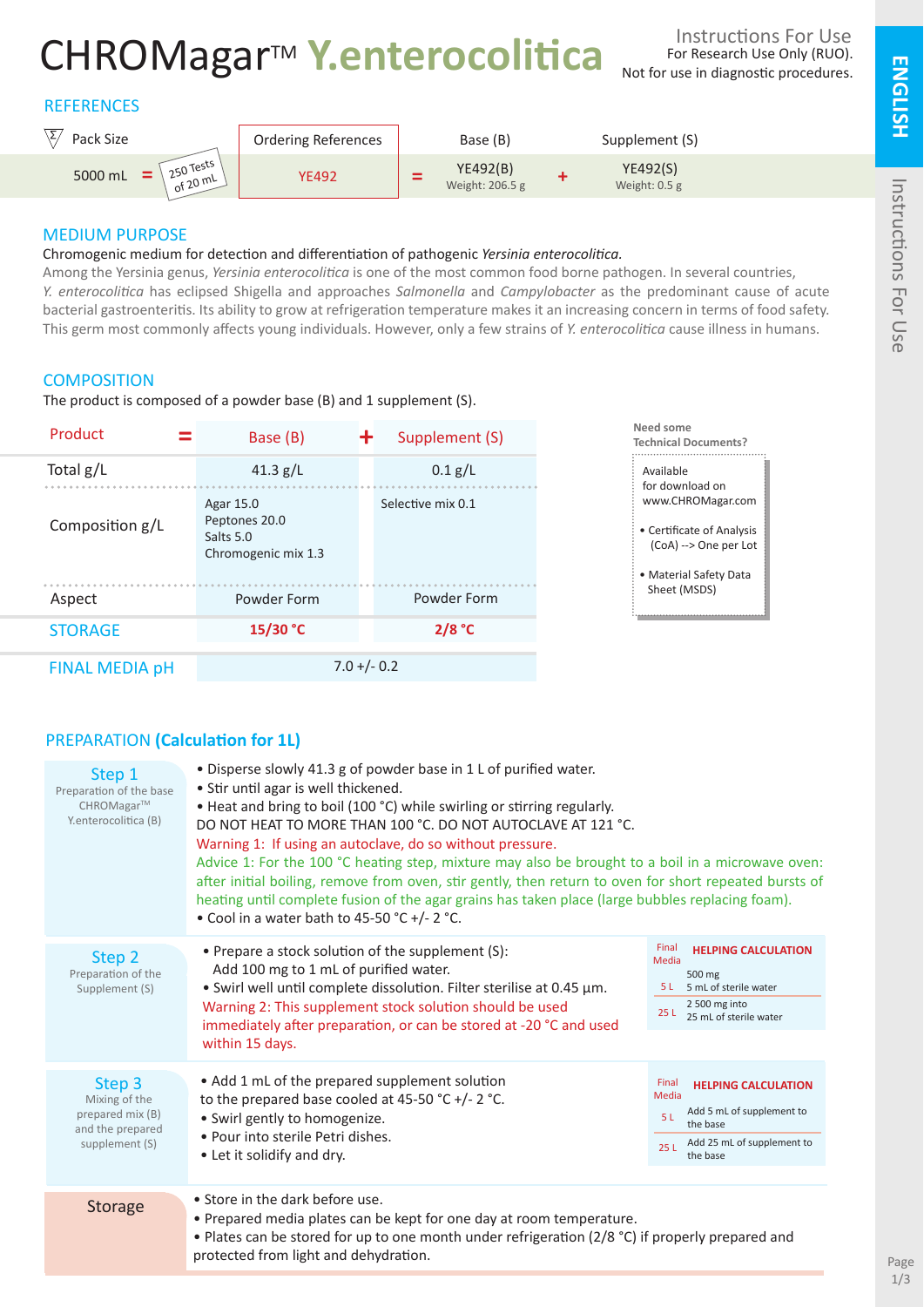# CHROMagarTM **Y.enterocolitica**

# SPECIMEN COLLECTION AND HANDLING

CHROMagar<sup>™</sup> Y.enterocolitica can be used with the following specimens: human stools.

Use of transport devices approved for collection of such specimens is recommended.

### MATERIAL REQUIRED BUT NOT PROVIDED

Standard microbiological laboratory material for culture media preparation, control, streaking, incubation and waste disposal.

#### **INOCULATION**

Related samples can be processed by direct streaking on the plate, as well as prior appropriate enrichment step.

• If the agar plate has been refrigerated, allow to warm to room temperature before inoculation.

- Streak sample onto plate.
- Incubate in aerobic conditions at 30 °C for 36 hours.

#### INTERPRETATION

| <b>Microorganism</b>         | <b>Typical colony appearance</b>         |
|------------------------------|------------------------------------------|
| Pathogenic Y. enterocolitica | $\rightarrow$ mauve                      |
| Yersinia spp                 | $\rightarrow$ metallic blue or inhibited |
| Other Enterobacteriacae      | $\rightarrow$ metallic blue or inhibited |
| Gram (+) bacteria            | $\rightarrow$ inhibited                  |

#### **Typical** colony appearance



The pictures shown are not contractual.

#### **PERFORMANCE**

In the following study, 1 494 stools samples were tested and read after 48 h of incubation at 28 °C.

|             | $CHROMagar^{TM}$  | Reference Method |
|-------------|-------------------|------------------|
|             | Y. enterocolitica | (CIN agar)       |
| Sensitivity | $100\%$ *         | 100 %            |
| Specificity | $99 \%$ *         | 90.4%            |

\* Data obtained from the study «CHROMagarTM Yersinia, a New Chromogenic Agar for screening of potentially pathogenic *Yersinia enterocolitica* isolates in stools» Olivier Gaillot et *al*. Journal of Clinical Microbiology 2013.

### LIMITATIONS AND COMPLEMENTARY TESTS

• Some *Y. enterocolitica* could have a poor or no growth on the media. Some rare strains of non-pathogenic *Yersinia* could appear as mauve colonies *(Y. bercovieri, Y. mollareti, Y. kristensenii, Y. rohdei etc).* 

• Final confirmation as pathogenic *Y. enterocolitica* must be done by appropriate methods.

#### QUALITY CONTROL

Please perform Quality Control according to the use of the medium and the local QC regulations and norms.

Good preparation of the medium can be tested, isolating the following ATCC strains:

Microorganism Typical colony appearance

| Y. enterocolitica pYV+ ATCC® 23715  | $\rightarrow$ mauve               |
|-------------------------------------|-----------------------------------|
| Y. enterocolitica pYV- biotype 1A   | $\rightarrow$ metallic blue       |
| $E.$ coli ATCC <sup>®</sup> 25922   | $\rightarrow$ inhibited           |
| E. faecalis ATCC <sup>®</sup> 29212 | $\rightarrow$ inhibited           |
| P. aeruginosa ATCC® 9027            | $\rightarrow$ inhibited           |
| C. freundii ATCC® 8090              | $\rightarrow$ partially inhibited |
|                                     |                                   |

#### WARNINGS AND PRECAUTIONS

• For Research Use Only (RUO). Not for use in diagnostic procedures.

• This laboratory product should be used only by trained personnel (healthcare professional, etc). Wear appropriate protective clothing, gloves and eye/face protection and handle appropriately with procedures and good laboratory practices.

• Use of the medium may be difficult for people who have problems recognising colours.

• For a good microbial detection, collection and transport of specimen should be well handled and adapted to the particular specimen according to good laboratory practices.

• Culture media should not be used as manufacturing material or components.

- Do not ingest or inhale the product.
- Do not use the product after the expiry date.

• Do not use the product if it show any evidence of contamination or any sign of deterioration.

• Do not use the product if the packaging is damaged.

• Any change or modification in the procedure may affect the results.

• Any change or modification of the required storage temperature may affect the performance of the product.

• Unappropriate storage may affect the shelf life of the product.

• Recap the bottles/vials tightly after each preparation and keep them in a low humidity environment, protected from moisture and light.

• Reading and interpretation should be performed using isolated colonies.

• Some precipitates may be observed in the agar but these do not affect the performance of the product.

**ENGLISH**